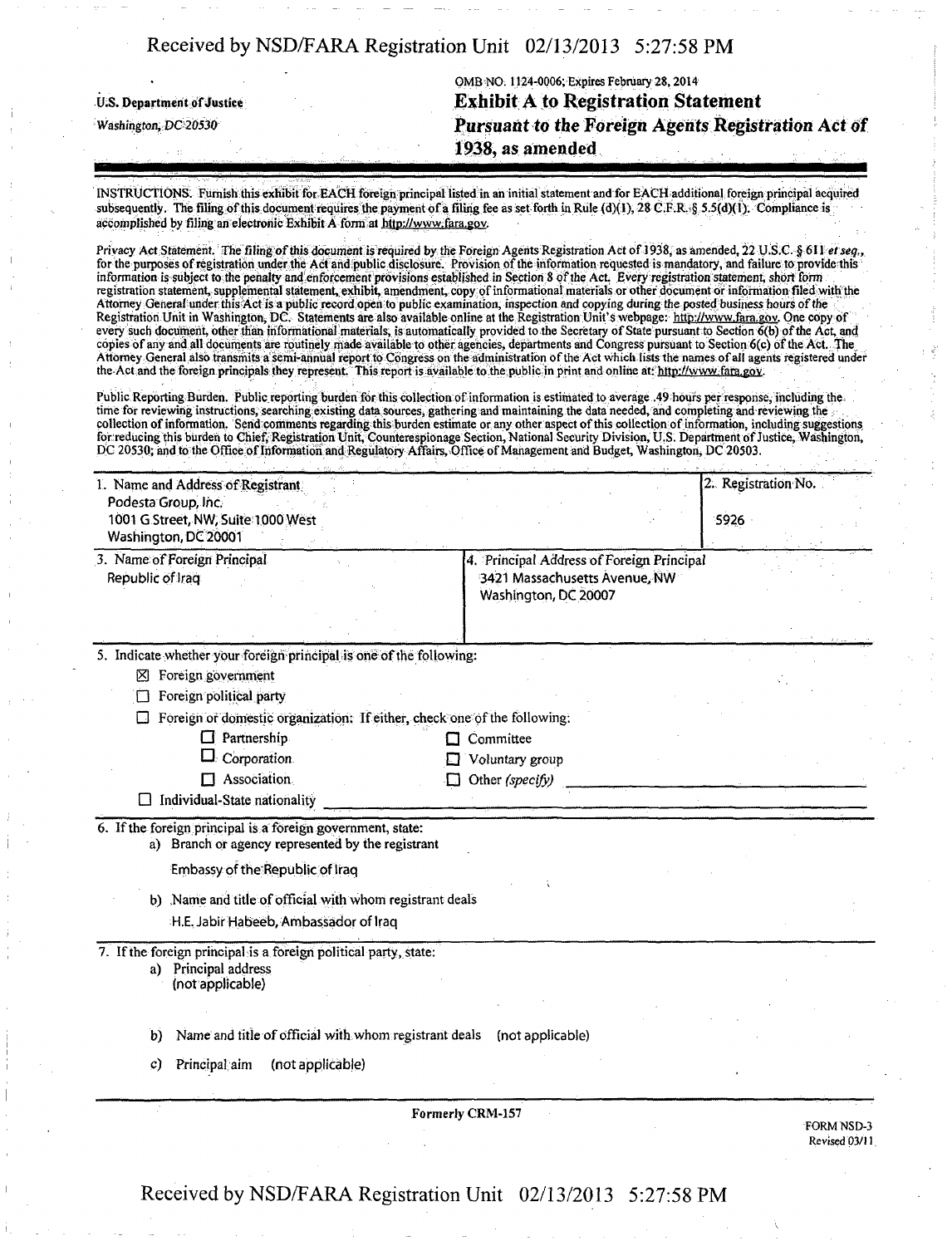# Received by NSD/FARA Registration Unit 02/13/2013 5:27:58 PM

8. If the foreign principal is not a foreign government or a foreign political party: a) State the nature of the business or activity of this foreign principal, (not applicable)

| b) Is this foreign principal:                                                                                         |  |
|-----------------------------------------------------------------------------------------------------------------------|--|
| $Yes \Box No \Box$<br>Supervised by a foreign government, foreign political party, or other foreign principal         |  |
| $Yes \Box No \Box$<br>Owned by a foreign government, foreign political party, or other foreign principal              |  |
| $Yes \Box No \Box$<br>Directed by a foreign government, foreign political party, or other foreign principal           |  |
| $Yes \Box No \Box$<br>Controlled by a foreign government, foreign political party, or other foreign principal         |  |
| $Yes \Box No \Box$<br>Financed by a foreign government, foreign political party, or other foreign principal           |  |
| $Yes \Box No \Box$<br>Subsidized in part by a foreign government, foreign political party, or other foreign principal |  |

9. Explain fully all items answered "Yes" in Item 8(b). (If additional space is needed a fall insert page must be used.) (not applicable)

10. If the foreign principal is an organization and is not owned or controlled by a foreign government, foreign political party or other foreign principal, state who owns and controls it. (not applicable)

### **EXECUTION**

In accordance with 28 U.S.C. § 1746, the undersigned swears or affirms under penalty of perjury that he/she has read the information set forth in this Exhibit A to the registration statement and that he/she is familiar with the contents thereof and that such contents are in their entirety true and accurate to the best of his/her knowledge and belief.

| Date of Exhibit A Name and Title |                              | Signature           |
|----------------------------------|------------------------------|---------------------|
|                                  | 2-13-13 Kimberley Frits, CED | Trep<br>Umbeller D. |
|                                  |                              |                     |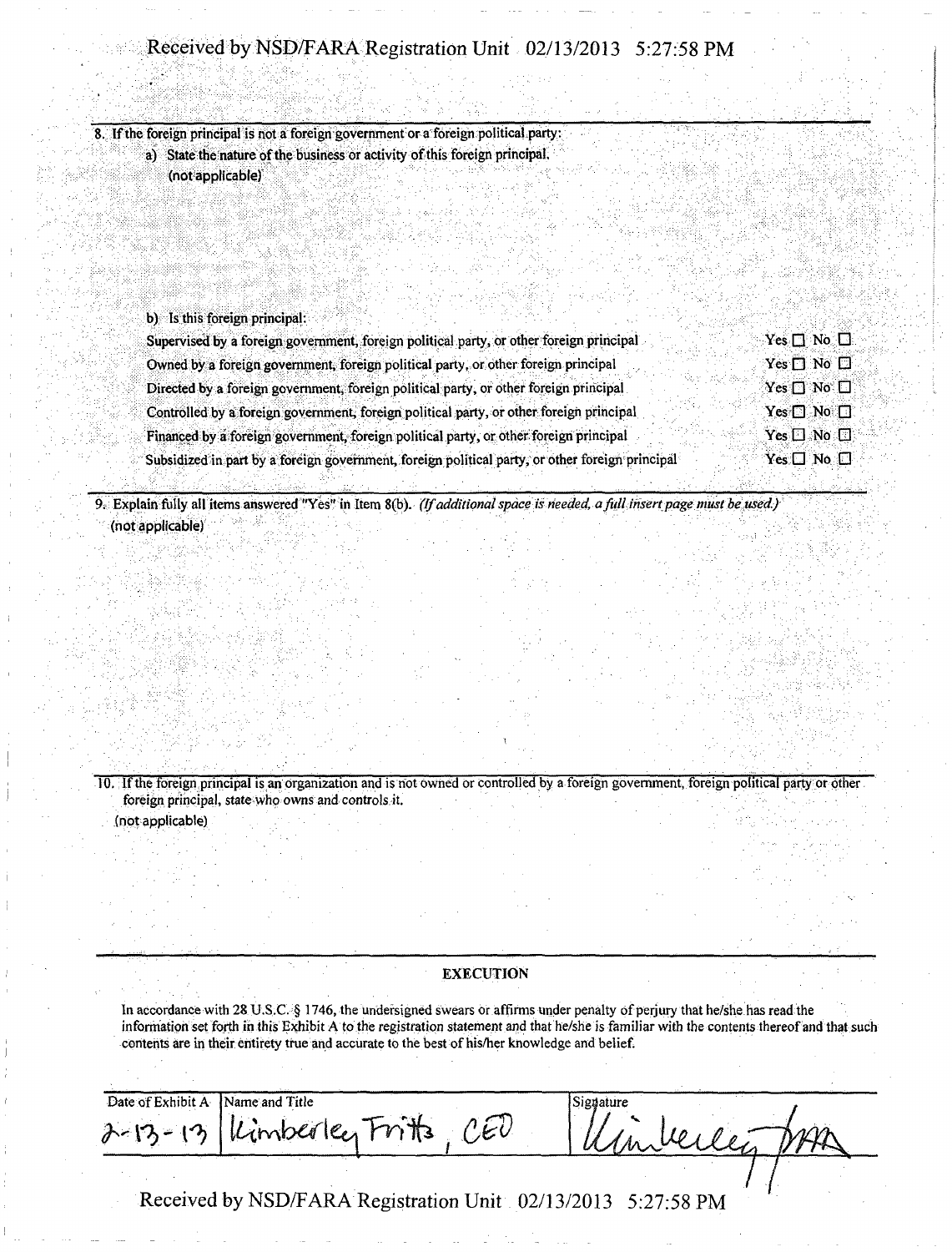### Received by NSD/FARA Registration Unit 02/13/2013 5:27:56 PM

OMB NO. 1124-0004; Expires February 28, 2014 U.S. Department of Justice  $\qquad \qquad$  Exhibit B to Registration Statement Washington, DC 20530 **Kurstianian:** Pursuant to the Foreign Agents Registration Act of 1938, as amended

INSTRUCTIONS. A registrant must furnish as an Exhibit B copies of each written agreement and the terms and conditions of each oral agreement with his foreign principal, including all modifications of such agreements, or, where no contract exists, a full statement of all the circumstances by reason of which the registrant is acting as an agent of a foreign principal. Compliance is accomplished by filingan electronic Exhitit B form at [http://www.fara.gov.](http://www.fara.gov)

Privacy Act Statement. The filing of this document is required for the Foreign Agents Registration Act of 1938, as amended, 22 U.S.C. § 611 ei seq., for the purposes of registration under the Act and public disclosure. Provision of the information requested is mandatory, and failure to provide the information is subject to the penalty and enforcement provisions established in Section 8 of the Act. Every registration statement, short form registration statement, supplemental statement, exhibit, amendment, copy of informational materials or other document or information filed with the Attorney General under this Act is a public record open to public examination, inspection and copying during the posted business hours of the Registration Unit in Washington, DC. Statements are also available online at the Registration Unit's webpage: http://www.fara.gov. One copy of every such document, other than informational materials, is automatically provided to the Secretary of State pursuant to Section 6(b) of the Act, and copies of any and all documents are routinely made available to other agencies, departments and Congress pursuant to Section 6(c) ofthe Act. The Attorney General also transmits a semi-annual report to Congress on the administration of the Act which lists the names of all agents registered under the Act and the foreign principals they represent. This report is available to the public in print and online at: http://www.fara.gov.

Public Reporting Burden. Public reporting burden for this collection of information is estimated to average .33 hours per response, including the time for reviewing instructions, searching existing data sources, gathering and maintaining the data needed, and completing and reviewing the collection of information. Send comments regarding this burden estimate or any other aspect of this collection of information, including suggestions for reducing this burden to Chief, Registration Unit, Counterespionage Section, National Security Division, U.S. Department of Justice, Washington, DC 20530; and to the Office of Information and Regulatory Affairs, Office of Management and Budget, Washington, DC 20503.

| 1. Name of Registrant                                                                                                                                                                                                                                       | 2. Registration No. |  |
|-------------------------------------------------------------------------------------------------------------------------------------------------------------------------------------------------------------------------------------------------------------|---------------------|--|
| Podesta Group, Inc.                                                                                                                                                                                                                                         | -5926               |  |
| in the second state of the second state of the second state of the second state in the second state in the second state in the second state in the second state in the second state in the second state in the second state in<br>come to a series the main |                     |  |

3. Name of Foreign Principal

Republic of Iraq

Check Appropriate Box:

- $4.1\overline{1}$  The agreement between the registrant and the above-named foreign principal is a formal written contract. If this box is checked, attach a copy of the contract to this exhibit.
- 5. D There is no formal written contract between the registrant and the foreign principal. The agreement with the above-named foreign principal has resulted from an exchange of correspondence, if this box is cheeked, attach a copy of ail pertinent correspondence, including a copy of any initial proposal which has been adopted by reference in such correspondence.
- 6.  $\Box$  The agreement or understanding between the registrant and the foreign principal is the result of neither a formal written contract nor an exchange of correspondence between the parties. If this box is checked, give a complete description below of the terms and conditions of the oral agreement orunderstanding, its duration, the fees and expenses, if any, to be received.

7. Describe fully the nature and method of performance of the above indicated agreement or understanding.

Research and analyze issues of concern to the principal; counsel the principal on U.S. policies of concern, activities in Congress and the executive branch and developments oh the U.S. political scene generally; and maintain contact, as necessary, with members of Congress and their staff, executive branch officials, members of the press, and nongovernmental organizations.

Formerly CRM-155 FORM NSD-4

Revised 03/M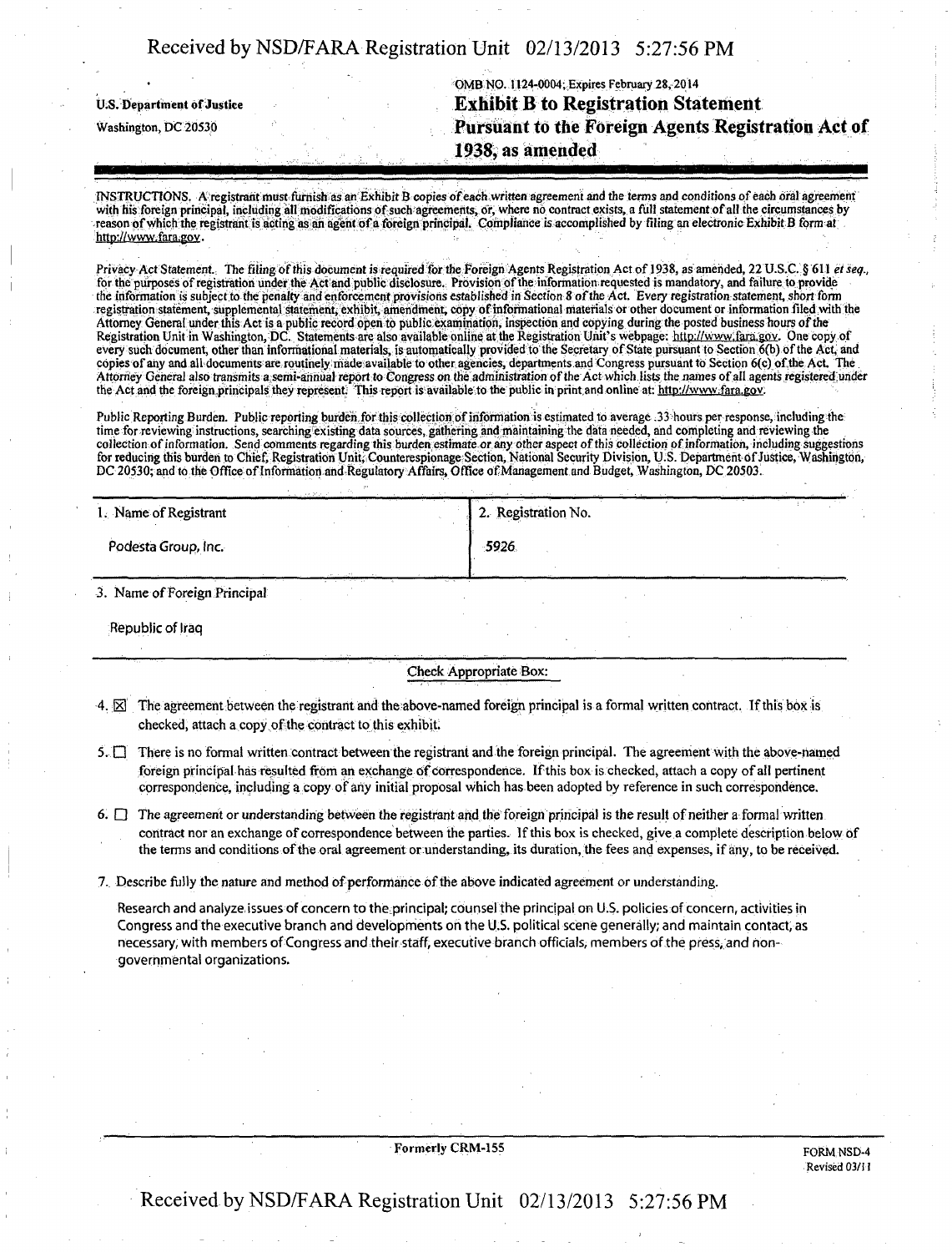### Received by NSD/FARA Registration Unit 02/13/2013 5:27:56 PM

8. Describe fully the activities the registrant engages in or proposes to engage in on behalf of the above foreign principal.

Registrant will provide strategic counsel to the principal on strengthening the principal's ties to the United States government and institutions. Registrant will also assist in communicating priority issues in the United States-Iraq bilateral relationship to relevant U.S. audiences, including the U.S. Congress, executive branch, media, and policy community.

Will the activities on behalf of the above foreign principal include political activities as defined in Section  $I(\mathfrak{o})$  of the Act and in the footnote below? Yes  $\boxtimes$  No  $\Box$ the footnote below? Yes  $\boxtimes$ 

Ifyes, describe all such political activities indicating, among other things, the relations, interests or policies to be influenced together with the means to be employed to achieve this purpose.

The activities listed in Item 8 will be undertaken in order to communicate information to the principal, as well as to communicate information about the principal to interested persons in the public sector. At the request of the principal, meetings with members of Congress and their staff and executive branch officials may be arranged.

#### **EXECUTION**

In accordance with 28 U.S.C. § 1746, the undersigned swears or affirms under penalty of perjury that he/she has read the information set forth in this Exhibit B to the registration statement and that he/she is familiar with the contents thereof and that such contents are in their entirety true and accurate to the best of his/her knowledge and belief.

| Date of Exhibit B | <b>Name and Title</b>                |  |  |
|-------------------|--------------------------------------|--|--|
|                   | 2-13-13 Kimberten Fritz Collimbeller |  |  |

Footnote: Political activity as defined in Section 1(o) of the Act means any activity which the person engaging in believes will, or that the person intends to, in any way influence<br>any agency or official of the Government domestic or foreign policies of the United States or with reference to the political or public interests, policies, or relations of a government of a foreign country or a foreign political party.,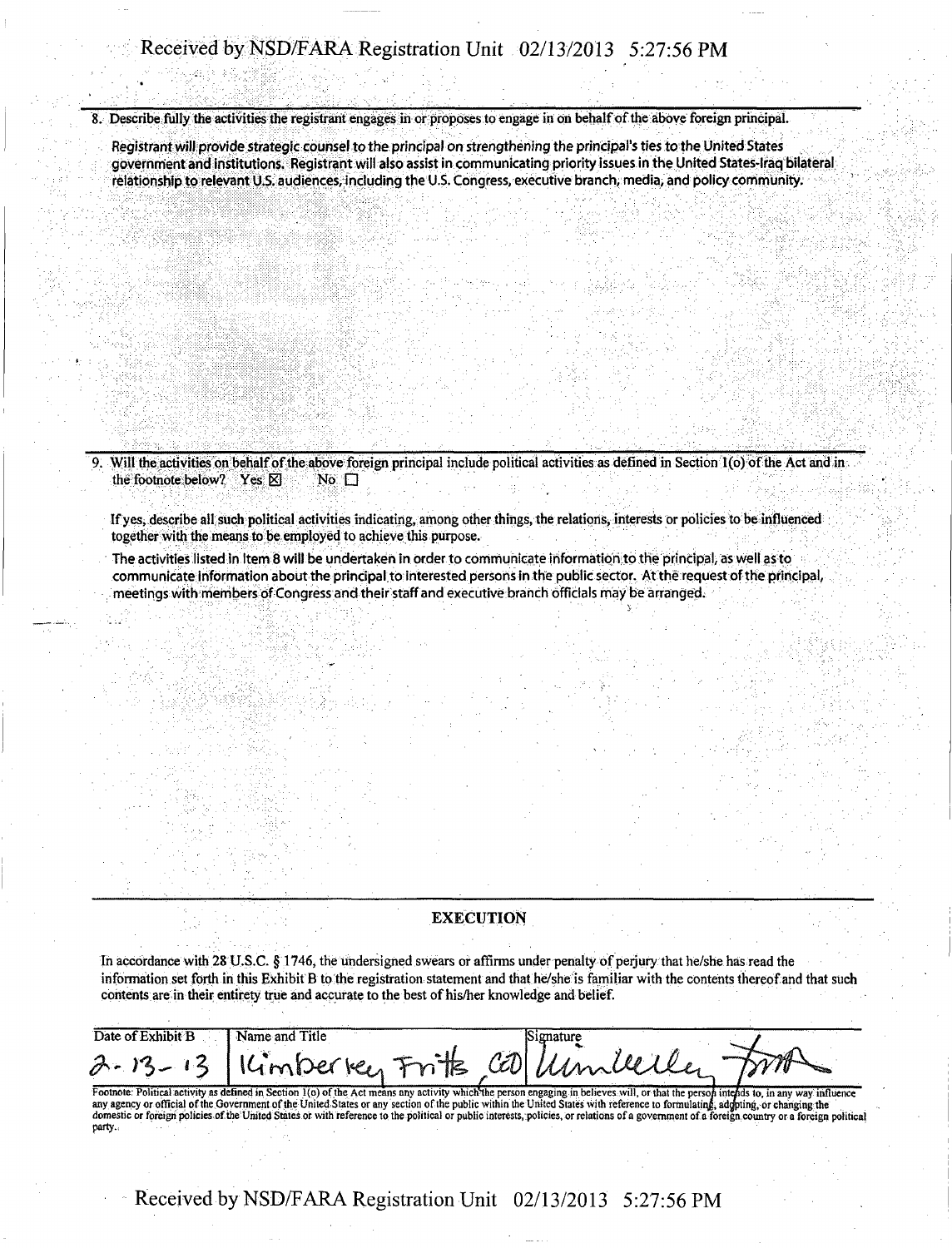#### **Contract**

THIS ENGAGEMENT CONTRACT is effective this December 31, 2012, by and between the Republic of Iraq, ("Iraq"), and the Podesta Group,("the Provider") having its principal office located at 1001 G Street, NW, Suite 1000 West, Washington, DC 20001 (collectively "the Parties").

#### THE PARTIES hereby agree as follows:

#### **Objectives**

The objectives of this contract are to promote better understanding within the United States of the priorities and concerns of the Government of Iraq and to further, the purposes of the Strategic Framework Contract between the United States and Iraq, facilitate dialogue between Iraq and the U.S. Congress and executive branch, and make available to the Government of Iraq the services identified below.

#### Services.

The Provider shall work to achieve the objectives by drawing on a combination of policy and communications expertise. Drawing on this expertise, the Provider will perform services that aim to promote the interests of Iraqi government, support Iraq's relations with US legislative and executive bodies, and develop a strategic communication and Public Relations plan, as well as the services that will be agreed upon by the two Parties in writing.

The Provider shall provide Iraq with monthly written reports summarizing it? efforts,: including services provided and progress toward objectives.

#### Term

The Provider shall perform the Services during the period commencing on December 31, 2012 and continuing through December 31, 2013, or any other period as may be subsequently agreed by the parties in writing.

#### Payment

Iraq shall pay the Provider an amount of nine hundred sixty thousand US dollars (US \$960,000) for services rendered, plus expenses. Quarterly installments of two hundred forty thousand US dollars (US \$240,000) shall be paid by cheek in advance of each three-month period, including the beginning of the term of this Agreement. Should the Provider be required to travel, Iraq Will reimburse Provider at cost for travel expenses, including but not limited to airline tickets, airport transfers, accommodations, and meals. Public relations expenses: such as subscription services, events, digital and media monitoring, or advertising will also be passed through at cost.

Expenses for each three-month period shall be invoiced and paid by check with the fees due for the following period. Total expenses billed during the period of this contract shall not exceed forty thousand US dollars (\$40,000).

#### Iraq's representative

Iraq designates Ambassador Jabir Habeb Jabir as its representative. The representative shall be responsible for the coordination of activities under this Contract.

Page 1 of 2